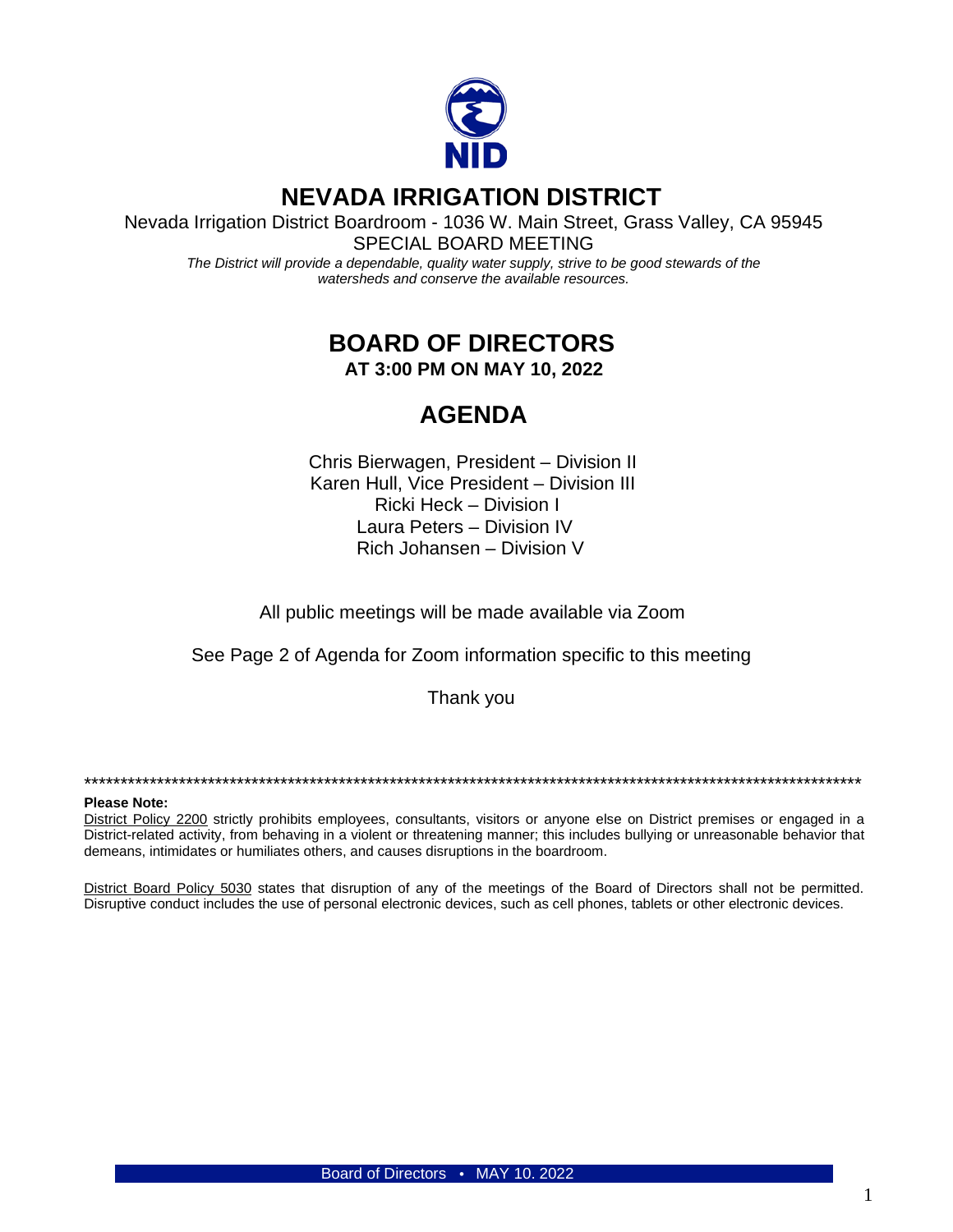### **ZOOM WEBINAR**

To participate via Zoom, click the following:<https://us02web.zoom.us/j/87989102265> To join audio using telephone: (669) 900-6833 or (346) 248-7799 or (253) 215 8782 Webinar ID: **879 8910 2265**

Or One tap mobile: US: +16699006833,,87989102265# or +13462487799,,87989102265#

### **1. STANDING ORDERS**

- Call the Meeting to Order
- Pledge of Allegiance
- Roll Call

#### **2. WORKSHOP ITEMS**

2.A District Financed Waterline Extension Program Proposed Modifications Consider modifications of the District Financed Waterline Extension Program for the remaining groups on the DFWLE list, and general discussion to the program moving forward, and direct staff as necessary [2A-Final.pdf](https://www.nidwater.com/files/e2f00811a/2A-Final.pdf)

### **2.B TIME CERTAIN AT 4 PM**

Plan for Water Matrix and Process Check-in [2B-Final.pdf](https://www.nidwater.com/files/282d60fb1/2B-Final.pdf)

- 2.C Plan for Water WEST Consultants, Inc. Proposal Review and discuss WEST Consultant, Inc. proposal for professional engineering services for the Plan for Water; Staff will be bringing the proposal to the May 11, 2022 Board meeting for approval of a consulting contract [2C-Final.pdf](https://www.nidwater.com/files/d1e325e52/2C-Final.pdf)
- 2.D Plan for Water Workshop Water Stage 3: Watershed Open a workshop and provide a presentation describing NID's Watershed [2D-Final.pdf](https://www.nidwater.com/files/2d97915ef/2D-Final.pdf)

#### **3. ADJOURN**

The next regular meeting of the Board of Directors will be held on May 11, 2022 at 9:00 a.m. at the District's Business Center located at 1036 West Main Street, Grass Valley, California.